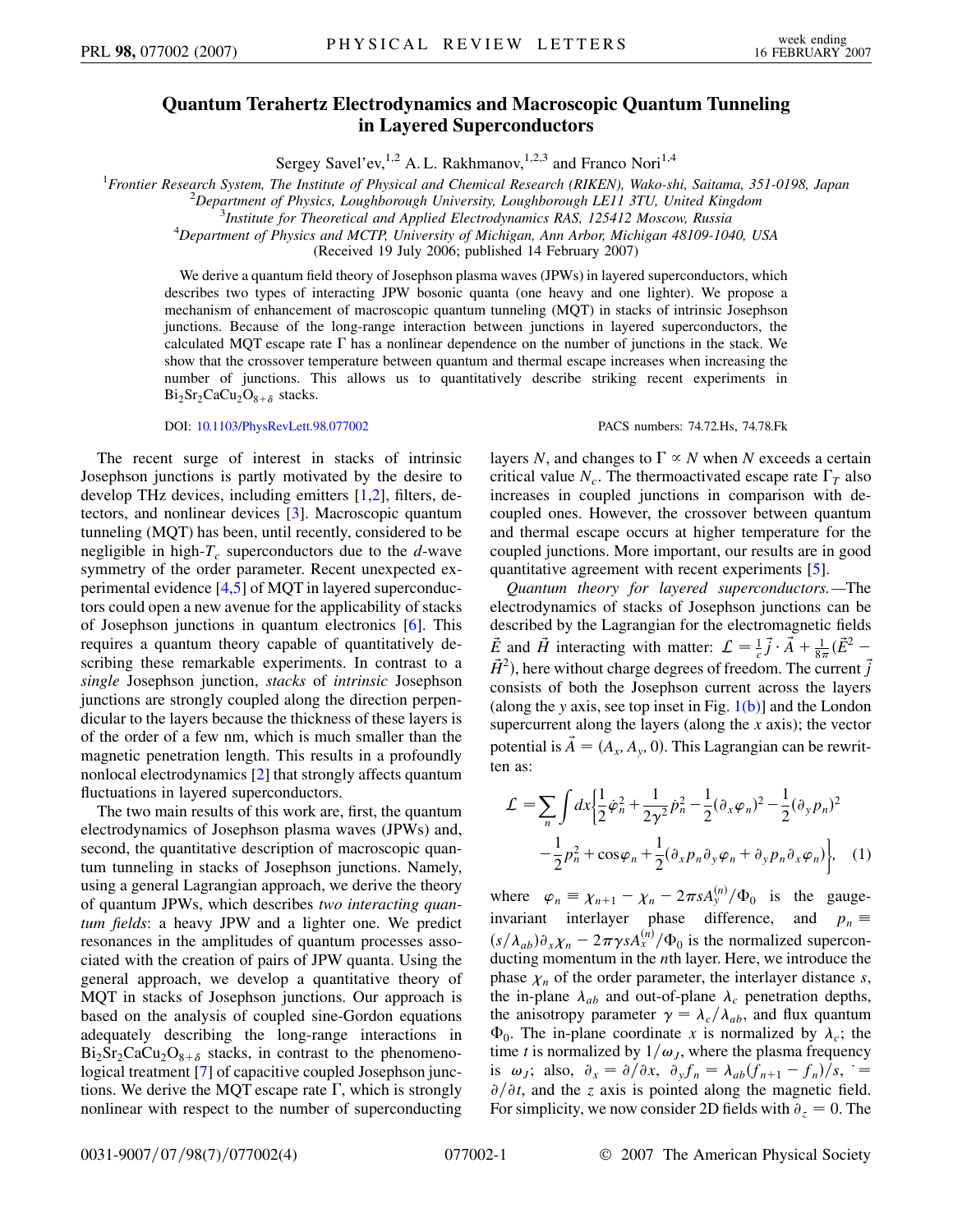<span id="page-1-2"></span>

<span id="page-1-0"></span>FIG. 1 (color online). (a) The MQT escape rate  $\Gamma$  versus dimensionless external current *j*. Red and blue points are the experimental data, from Ref. [[5\]](#page-3-4), for two different samples. Red and blue dashed lines are the curves  $\Gamma_0(j)$  for these samples taken from [[5](#page-3-4)]. Red and blue solid lines are the functions  $\Gamma(j)$ calculated from our Eq. [\(7\)](#page-3-10), while the green dashed-dotted line was obtained numerically from the nontruncated potential  $(5)$  $(5)$ , using data from Table 1 of [\[5\]](#page-3-4), for their samples US1 and US4. We use  $s = 15 \text{ Å}$ ,  $\gamma = 300$  for blue and  $\gamma = 150$  for red solid curves. The inset of (a) shows the dependence of the escape rate  $\Gamma$  versus the number of contacts  $N$  in the stack of Josephson junctions (JJs), using parameters for sample US4 of  $[5]$  at  $j =$ 0.97 (red solid line). The blue dashed line shows  $N\Gamma_0$ . (b) Our analytically obtained ratio  $\Gamma_T/\Gamma$  of thermal to quantum escape rates for the single-junction sample SJ1 (blue dashed) and the stack US4 (blue solid). Top inset in (b) shows the geometry studied, with a nucleating fluxon (red shadow). Bottom inset of (b) schematically shows a trial function (solid green line) and its periodic extension (red dashed line).

interaction between the  $p$  and  $\varphi$  fields occurs due to the  $H^2 = (\partial_x A_y - \partial_y A_x)^2$  contribution to L, resulting in the coupling term  $\partial_{x}A_{y}\partial_{y}A_{x}$ . Hereafter we ignore dissipation, which was shown [[4](#page-3-3)[,8\]](#page-3-7) to be negligible. Varying the action which was shown  $[-7, 6]$ <br> $S = \int dt \mathcal{L}$  produces

<span id="page-1-1"></span>
$$
\ddot{\varphi}_n - \partial_x^2 \varphi_n + \sin \varphi_n + \partial_x \partial_y p_n = 0,
$$
  

$$
\frac{1}{\gamma^2} \ddot{p}_n - \partial_y^2 p_n + p_n + \partial_x \partial_y \varphi_n = 0,
$$
 (2)

which reduces to the usual coupled sine-Gordon equations [\[9\]](#page-3-8) for  $\gamma^2 \gg 1$ . Note that a Lagrangian approach for stacks of Josephson junctions can be formulated *only* for *two* interacting fields  $\varphi$  and  $\varphi$ . This is because the vector potential has two components,  $A_x$  and  $A_y$ , in stacks of Josephson junctions, in contrast to 1D Josephson junctions where one component of the vector potential is enough.

Linearizing Eqs. ([2\)](#page-1-1) and substituting  $p, \varphi \propto \exp(i\omega t +$  $i k_x x + i k_y y$  we derive a biquadratic equation,  $(\omega^2 - k_x^2 - \omega^2)$  $1$  $\left(\frac{\omega^2}{\gamma^2} - k_y^2 - 1\right) - k_x^2 k_y^2 = 0$ , for the spectrum of the classical JPWs in the continuous limit (i.e.,  $k_y s \ll 1$ ) and  $\gamma^2 \gg 1$ . Here,  $k_x$  and  $k_y$  are the wave vectors (momenta in the quantum description, here,  $\hbar = 1$ ) of the JPWs. This equation determines two branches,  $\omega = \omega_a(\vec{k})$  and  $\omega_b(\vec{k})$ , of JPWs:  $\omega_a(\vec{k}) = [1 + k_x^2/(1 + k_y^2)]^{1/2}, \ \omega_b(\vec{k}) = \gamma(k_y^2 + k_y^2)$  $1)^{1/2}$  up to  $1/\gamma^2$ . The *a* branch (*b* branch) describes Josephson plasmons propagating both along and perpendicular (only perpendicular) to the layers. In order to quantize the JPWs we use the Hamiltonian,  $H =$  $\sum_{n} \int dx (\prod_{\varphi_n} \varphi_n + \prod_{p_n} p_n) - \mathcal{L}$ , with the momenta  $\Pi_{\varphi_n}$ and  $\Pi_{p_n}$  of the  $\varphi_n$  and  $p_n$  fields, and require the standard commutation relations  $[\varphi_{n'}(x'), \Pi_{\varphi_n}(x)] = i\delta(x - x')\delta_{n,n'}$ ,  $[p_{n'}(x'), \Pi_{p_n}(x)] = i\delta(x - x')\delta_{n,n'}$  (all others commutators are zero), where  $\delta$  is either a delta function or Kronecker symbol. Expanding  $\cos \varphi_n = 1 - \varphi_n^2/2 +$  $\varphi_n^4/24 - \ldots$ , we can write  $\mathcal{H} = \mathcal{H}_0 + \mathcal{H}_{an}$ , where we include terms up to  $\varphi_n^2$  in  $\mathcal{H}_0$ , and the anharmonic terms in  $\mathcal{H}_{\text{an}}$ . Diagonalizing  $\mathcal{H}_0$ , we obtain the Hamiltonian for the Bosonic free fields *a* and *b*:  $\mathcal{H}_0 = \sum_{k_y}$  $\int (dk_x/2\pi)$  ×  $\{\omega_a(\vec{k})a^+a + \omega_b(\vec{k})b^+b\}$ . The original fields  $\varphi_n$ ,  $p_n$  in Eq. ([1\)](#page-0-0) are related to the free Bosonic fields *a* and *b* by  $\varphi \approx (a^+ + a)/(2\omega_a)^{1/2} - Z(b^+ + b)/[\gamma(2\omega_b)^{1/2}]$  and  $p \approx Z(a^+ + a)/(2\omega_a)^{1/2} + \gamma(b^+ + b)/(2\omega_b)^{1/2}$ , where  $Z = k_x k_y/(k_y^2 + 1)$ . The spectra  $\omega_a(\vec{k})$ ,  $\omega_b(\vec{k})$  show that the ''mass'' of the *a* quantum equals one, and for the heavier *b* quasiparticle is  $\gamma$ .

The interaction between the *a* and *b* fields, including the self-interaction, occurs due to the *anharmonic* terms in  $\mathcal{H}_{an} \approx (-1/24) \sum_{n} \int dx \varphi_n^4 + \dots$  In the leading order with respect to the bosonic field interactions, an *a* particle can create either  $a + a$  or  $a + b$  pairs. Using the spectra  $\omega_{a,b}(k)$ , one can conclude that the amplitudes of these processes have energy thresholds  $\omega_a(\vec{k}_1) = 3$  or  $\gamma + 2$ (similar to the  $2mc^2$  rest energy threshold for  $e^- + e^+$ pair creation in usual quantum electrodynamics). These result in resonances in the amplitudes of quantum processes (e.g., decay of *a* quanta).

*Enhancement of macroscopic quantum tunneling.—* Now we apply our theory to interpret very recent experi-ments [[5\]](#page-3-4) on MQT in  $Bi_2Sr_2CaCu_2O_{8+\delta}$ . To observe MQT, an external current  $J$ , close to the critical value  $J_c$ , was applied [\[5\]](#page-3-4). When tunneling occurs, the phase difference in a junction changes from 0 to  $2\pi$ , which can be interpreted as the tunneling of a fluxon through the contact. This process can be safely described within a semiclassical approximation and we use the approach developed in Refs.  $[5,10]$  $[5,10]$  $[5,10]$  $[5,10]$  $[5,10]$  to calculate the escape rate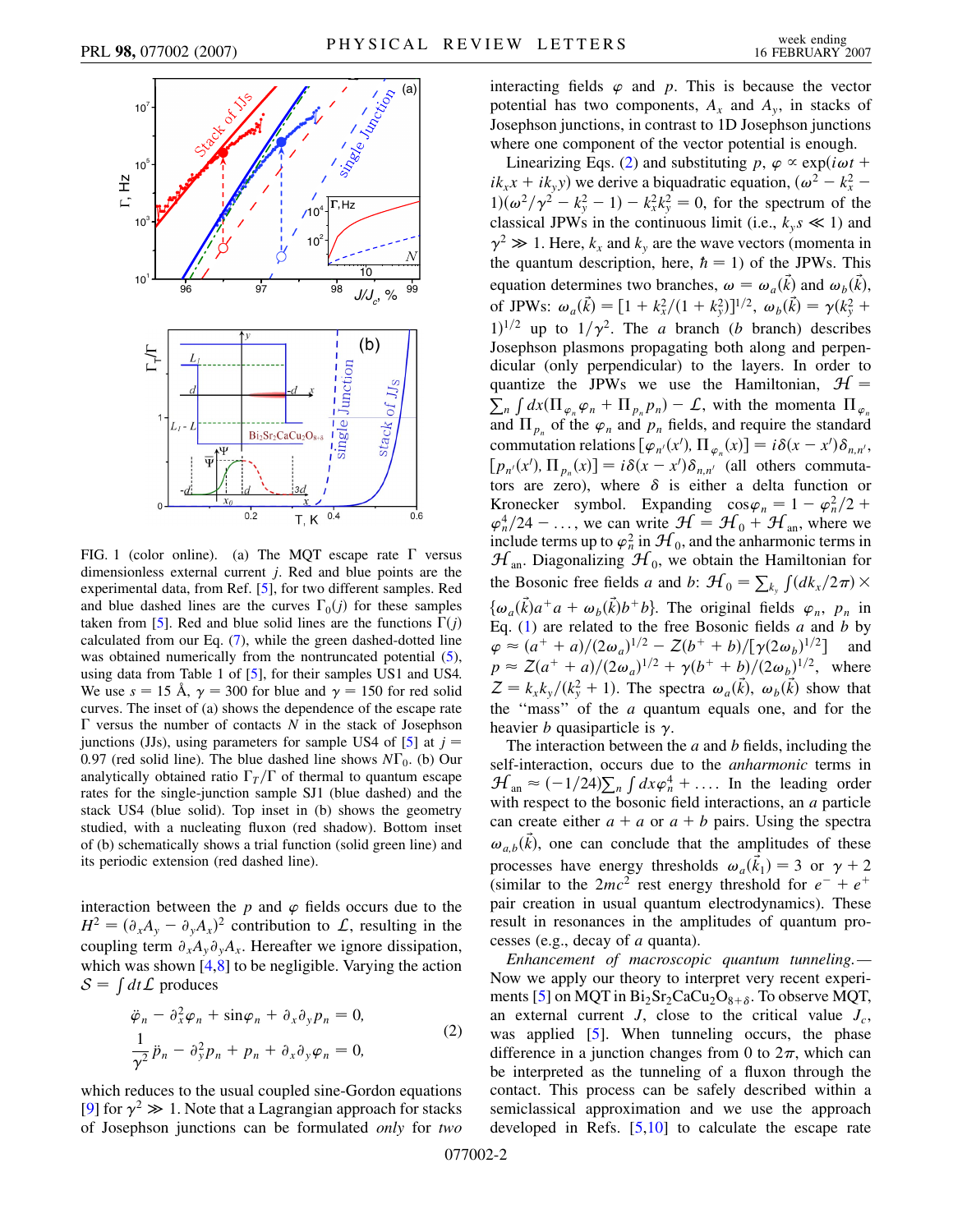$\Gamma = \omega_P \sqrt{30B/\pi} \exp(-B)$  of a fluxon through the potential barrier. Here,  $\omega_P$  is the oscillation frequency of a fluxon near the effective potential minimum, and  $B =$  $\int_{-\infty}^{\infty} d\tau \mathcal{L}(\tau = it) = 2 \int_{\sigma_0}^{\sigma_1} ds [\varphi] \sqrt{2V[\varphi]}$  is described by the Lagrangian [\(1\)](#page-0-0) with the classical fields determined by Eqs. [\(2\)](#page-1-1). Integration should be performed in the functional space of  $\varphi$  between points  $\sigma_{0,1}$  of zeros of the potential *V* along a trajectory  $s[\varphi]$ , which corresponds to the minimum of the effective action *B* (that is, the maximum of the escape rate). This is a complicated numerical problem, which can be replaced by integration over an appropriate set of trial functions. Below we will follow the latter approach.

Following the experimental setup [[5](#page-3-4)], here we consider a stack of intrinsic Josephson junctions [see inset in Fig. [1\(b\)](#page-1-0)] having the size  $L \gg s$  along the *y* direction; i.e., the total number of contacts  $N = L/s \gg 1$ , and the size in the *x* direction, 2*d*, is smaller than the Josephson length,  $\lambda_j = \gamma \sqrt{s \lambda_{ab}/2}$ . In the limit  $\gamma^2 \gg 1$ , the equations for  $\varphi$  are reduced to standard coupled sine-Gordon equa-tions [[9](#page-3-8)], which in the continuum limit,  $k_y s \ll 1$  and  $y =$  $n s / \lambda_{ab}$ , become  $(1 - \partial^2 / \partial y^2) [\ddot{\varphi} + \sin \varphi] - \partial^2 \varphi / \partial x^2 = 0$ with  $\partial \varphi / \partial x = \pm \mathrm{j}d/\lambda_c$  at  $x = \pm d/\lambda_c$ , where  $j = J/J_c$ .

We seek a solution  $\varphi$  of the form  $\varphi = \psi(x, y, t)$  +  $arcsin(j) + jx^2/2$ , where the field  $\psi$  obeys

<span id="page-2-1"></span>
$$
\left(1 - \frac{\partial^2}{\partial y^2}\right) \left[\ddot{\psi} - j(1 - \cos\psi) + \sqrt{1 - j^2}\sin\psi\right] - \frac{\partial^2 \psi}{\partial x^2} = 0\tag{3}
$$

with boundary conditions  $\partial \psi / \partial x = 0$  at  $x = \pm d / \lambda_c$ . In Eq. [\(3](#page-2-1)) inside square brackets we ignore the terms of the order of  $d^2/\lambda_c^2 \sim 10^{-3}$  compared with  $\sqrt{1-j^2} \sim 0.1$ .

We can linearize Eq.  $(3)$  $(3)$  in all junctions except one, where the fluxon tunnels. The linearized equation can be solved by using the Fourier transformation,  $\psi =$  $\sum_{m} \int \exp(-i\omega t) \exp(ik_{x,m}x) \psi_m(y, \omega) d\omega/2\pi$ , where  $k_{x,m}$  $\lambda_c \pi m/2d$ . Here, in order to improve the convergence of the Fourier series, we expand the solution  $\psi(x)$ , initially defined for  $-d \lt x \lt d$ , periodically in  $-\infty \lt x \lt \infty$ , keeping continuous  $\psi(x)$  and  $\partial \psi(x)/\partial x$  [see inset in Fig. [1\(b\)\]](#page-1-0). Since in the experiment [\[5\]](#page-3-4) the sample connects two bulk superconductors, we can choose the phase difference to be zero at the top ( $y = L_1$ ) and bottom ( $y = L_1 - L$ ) layers of the sample, and  $y = 0$  corresponds to the position of the fluxon tunneling; see inset in Fig.  $1(b)$ . Using the continuity of  $\psi(y)$  at  $y = 0$ , we derive the solution of the linearized equation in the form  $\psi_m(y) = \psi_m(0) \sinh[q_m(L_1 - y)]$ /  $\sinh[q_m L_1]$ , for  $y > 0$ , and  $\psi_m(y) = \psi_m(0) \sinh[q_m (L -$ *L*<sup>1</sup> *y=* sinh *qmL L*1 for *y <* 0. Here, *q*<sup>2</sup> *<sup>m</sup>* - *k*<sup>2</sup> *xm*  $\sqrt{1-j^2} - \omega^2$ )/ $(\sqrt{1-j^2} - \omega^2)$ .

In the junction at  $y = 0$ , where the fluxon is tunneling, we cannot use the linearized equation. Instead we have  $\ddot{\psi} - j(1 - \cos \psi) + \sqrt{1 - j^2} \sin \psi = \delta J_y/J_c$ , where  $\delta J_y$  is the current flowing through the junction at  $y = 0$  due to its coupling with all the other junctions. In order to derive  $\delta J_{v}$ , we use the Maxwell equations  $J_x = -(c/4\pi\lambda_{ab})\partial H/\partial y$ ,  $\delta J_y = (c/4\pi\lambda_c)\partial H/\partial x$ , and the standard relation [[11\]](#page-3-11),  $\frac{\partial \psi(y=0)}{\partial x} = 8\pi^2 \lambda_{ab}^2 \lambda_c [J_x(y=+0) - J_x(y=-0)]/c \Phi_0$ between the phase difference and the in-plane current; *H* is the magnetic field. Following the approach de-scribed in Ref. [[2\]](#page-3-1) we obtain  $\delta J_y/J_c = \lambda_J^2/(\lambda_c^2) \times$  $\int_{-\infty}^{\infty} d\omega/(2\pi)e^{-i\omega t} \sum_{m=-\infty}^{\infty} k_{x,m}^2 G_m e^{ik_{xm}x} \psi_m(\omega)$ , where  $G_m = \sinh(q_m L_1) \sinh[q_m (L_1 - L)]/q_m \sinh(q_m L)$ . Neglecting contributions to the tunneling process arising from higher frequencies,  $\omega \ge \omega_J (1 - j^2)^{1/4}$ , and performing a reverse Fourier transform,  $\psi_m = (\lambda_c/2d) \int \psi(x) dx$  $\exp(-ik_{xm}x)dx$ , we derive

$$
\frac{\delta J_y}{J_c} = \frac{\lambda_J^2}{2d\lambda_c} \sum_{m=0}^{\infty} k_{x,m}^2 G_m \int_{-d/\lambda_c}^{d/\lambda_c} dx' \psi(x') \cos k_{xm}(x - x'). \tag{4}
$$

Next, we construct an effective potential  $V[\psi]$  choosing a proper trial function  $\psi$ . The tunneling fluxon can be described as a smeared steplike function [see inset in Fig.  $1(b)$ ], which can be parameterized by the fluxon position  $x_0$  and the height  $\psi$  of the step in  $\psi$ . We assume that  $\ddot{\psi} \gg \ddot{x}_0$ . This quite natural assumption agrees well with recent numerical simulations [\[12\]](#page-3-12). Indeed, the fluxon starts penetrating at the sample edge where the induced current  $\delta J_{v}$  suppresses the barrier. Staying in this position, the amplitude of  $\psi$  increases, overcoming the barrier. As soon as the barrier is overcome, the fluxon moves classically towards the other sample edge. Integrating  $\psi(y = 0)$ over *x*, we derive for  $\bar{\psi}$  the equation:  $d^2 \bar{\psi} / dt^2 = -\partial V / \partial \bar{\psi}$ . Here the effective potential  $V(\psi)$  can be written as

<span id="page-2-0"></span>
$$
V(\bar{\psi}) = j(\sin\bar{\psi} - \bar{\psi}) - \sqrt{1 - j^2} \left(\cos\bar{\psi} - 1 + \frac{g_n \bar{\psi}^2}{2}\right),
$$
  

$$
g_n(j) = -\frac{\gamma s}{2x_0 d} \sum_{m=0}^{m_{\text{max}}} \frac{G_{2m+1}[1 - \cos(k_{x2m+1}x_0)]}{\sqrt{1 - j^2}},
$$
 (5)

where  $n = L_1 \lambda_{ab}/s$  labels the contact through which the fluxon tunnels and  $2m_{\text{max}} + 1 \le d/2\gamma s$ . Harmonics with  $m > m<sub>max</sub>$  oscillate fast on a scale of the fluxon core, of about  $\gamma s < d$ , producing a small correction to the effective potential. Note that the vortex core size of about  $\gamma s \ll \lambda_J$ due to nonlocal effects [\[2\]](#page-3-1). For the samples used in the experiment [[5\]](#page-3-4) we find  $m_{\text{max}} \approx 1$ . Keeping only the two first harmonics and optimizing the form of the tunneling fluxon with respect to  $x_0$  we derive

$$
g_n(j) \approx 0.23 Q \frac{\sinh(Qn)\sinh[Q(N-n)]}{\sinh(QN)},
$$
 (6)

and  $Q(j) = \pi \gamma s / 2d(1 - j^2)^{1/4}$ . Note that this optimization reduces to finding the maximum of  $(1 \cos k_{x1}x_0/k_{x1}x_0$ . The obtained optimal position  $x_0$  of the tunneling vortex, which is about 0*:*4*d* from the sample edge, is close to that found numerically [[12](#page-3-12)] when optimizing the real shape of the fluxon.